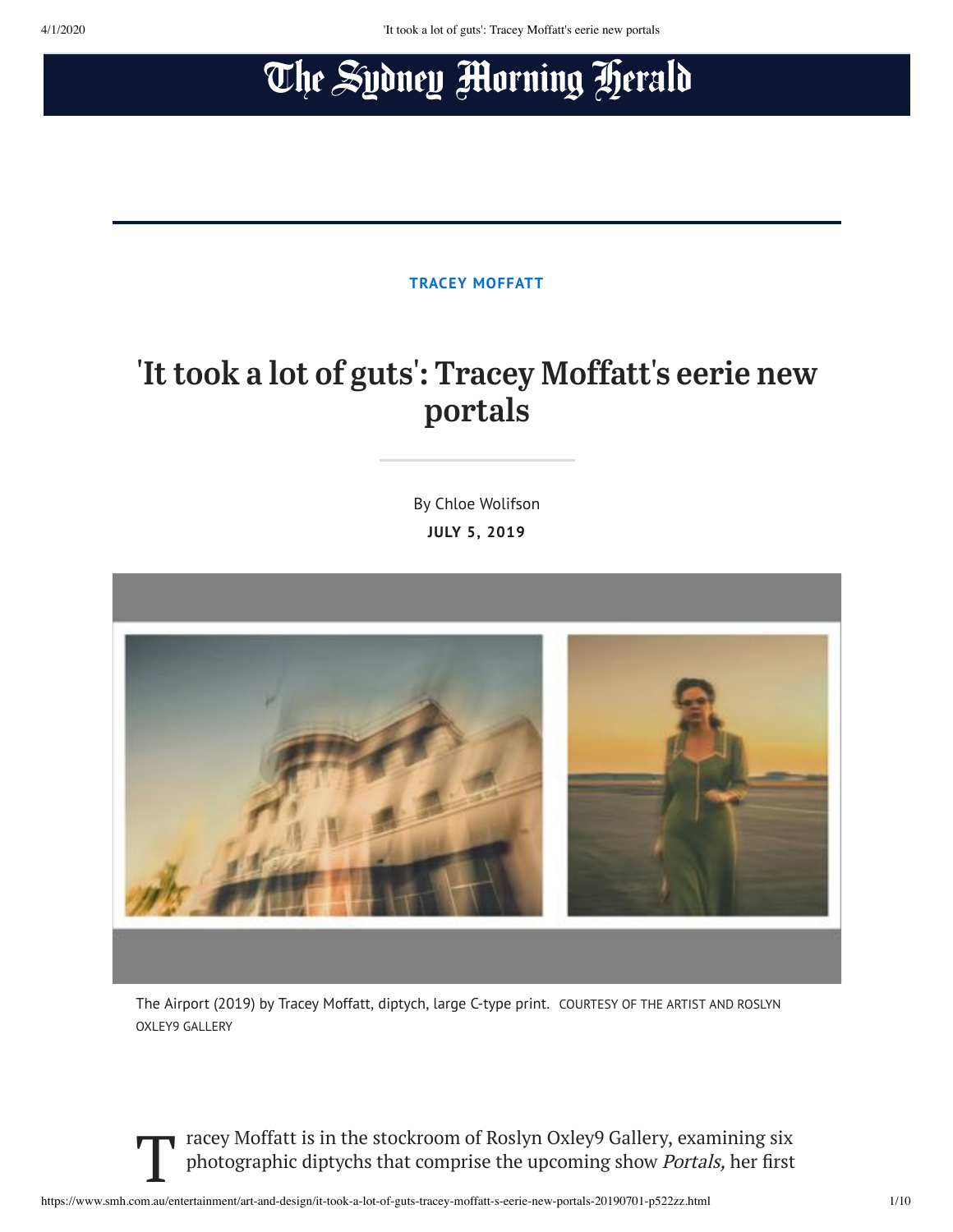Australian presentation since representing the country in the 2017 Venice Biennale.

"The Hospital Ship particularly needs to be spot-lit, to make it more eerie."

She first saw these new works framed and hung together the day before. While she wasn't sure she'd have the right words for them then, today finds her feeling more comfortable.



Tracey Moffatt in the storeroom of the Roslyn Oxley9 Gallery for a test hang of Portals. LUIS POWER

Since first exhibiting her photographs and films in the mid-1980s, Brisbane-born Moffatt has crafted visual stories which draw viewers into the work with suggestions of narrative, while leaving space for individual imagination. She is a voracious consumer of culture, from Hollywood to Romantic painting to music documentaries, these influences subtly coalescing in the atmospheres of her works.

Each of Moffatt's photo-series over the past three decades has its own distinct look and feel due to the artist's ongoing experiments with shooting and printing techniques.

Likewise, Portals began with a reinvention of the photographic form in the pursuit of an idea. The ghostly imagery in the works is the result of Moffatt throwing out the rule book and shooting in low light, early or late in the day with a slow shutter speed.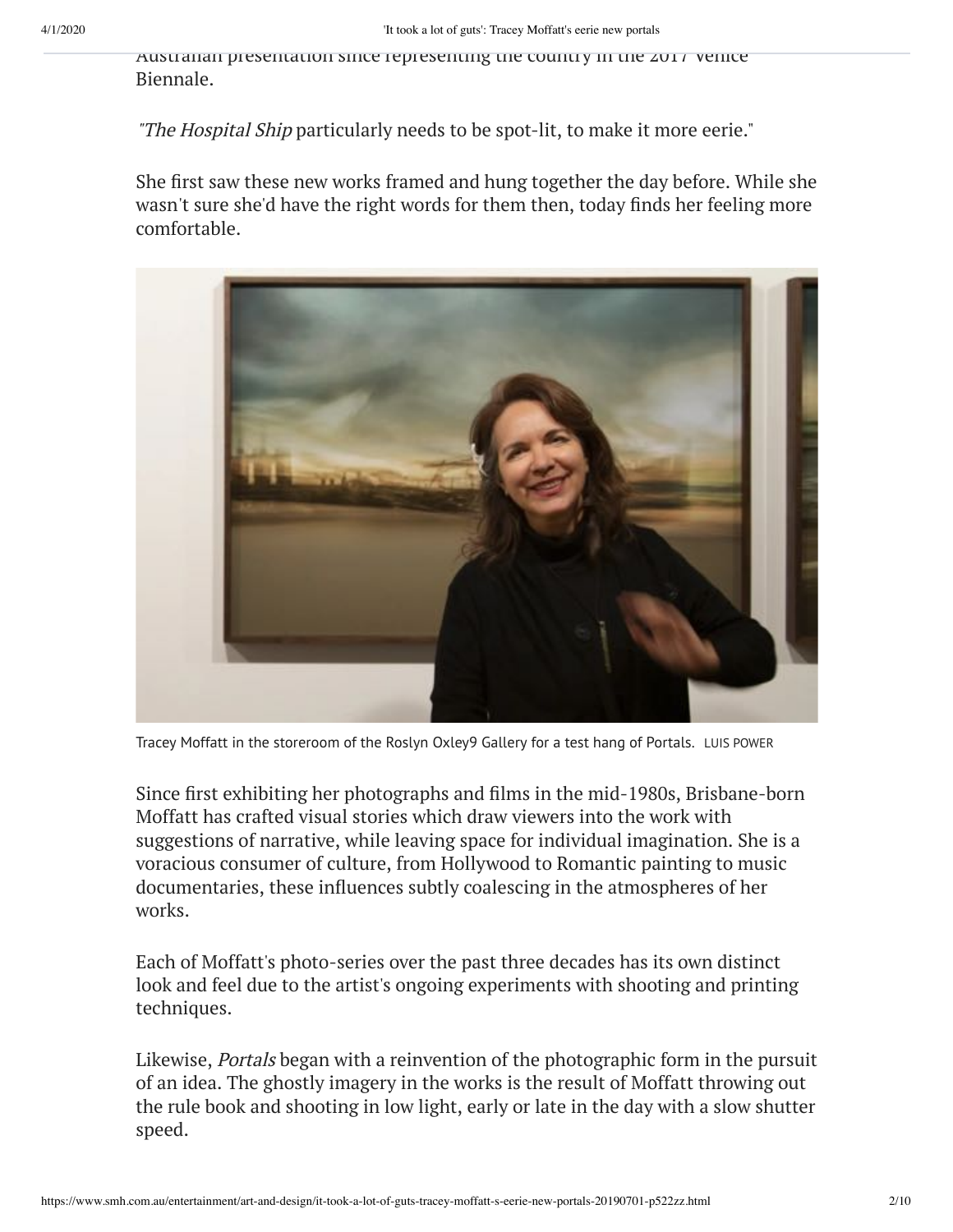"[It] took a lot of guts, as an artist working with the photographic image, to present a strobing [effect]," she says. The initial result of the experiment was "a terrible dark blob," Moffatt recalls. "The images had to be pulled out of the darkness. To begin with, I pulled them out too much; they were overly bright, [so] I went back to … a sort of murk. But I don't want to present murk, I have a love of painting and colouration. The colouration had to be almost like old Kodachrome or faded back slide."

I point out a sliver of mauve along the roofline of the house in The Departure/Arrival. It sings quietly but intensely among peach and mint tones. Moffatt describes the rigorous test-printing process leading to that point, estimating each work is the result of fifty large trial prints. A few weeks before the exhibition, she was at the framers "snatching away" photographs for reprinting. "There's no full stop. You've got to just leave it alone."

Other than Moffatt herself, the only other person to appear in Portals is a little girl running through sun-streaked bushland in The Visit. The red pattern on her dress echoes that worn by the artist in the accompanying image, which in turn recalls Moffatt's character in her iconic 1989 series Something More, in which a young woman wearing a red cheongsam attempts to leave her rural home for the city, with tragic consequences.



The iconic image from 1989's Something More. TRACEY MOFFATT

Something More was Moffatt's first solo exhibition, shown at the Australian Centre for Photography in 1989. The following year her short film Night Cries: A Rural Tragedy featuring Marcia Langton was selected for official competition at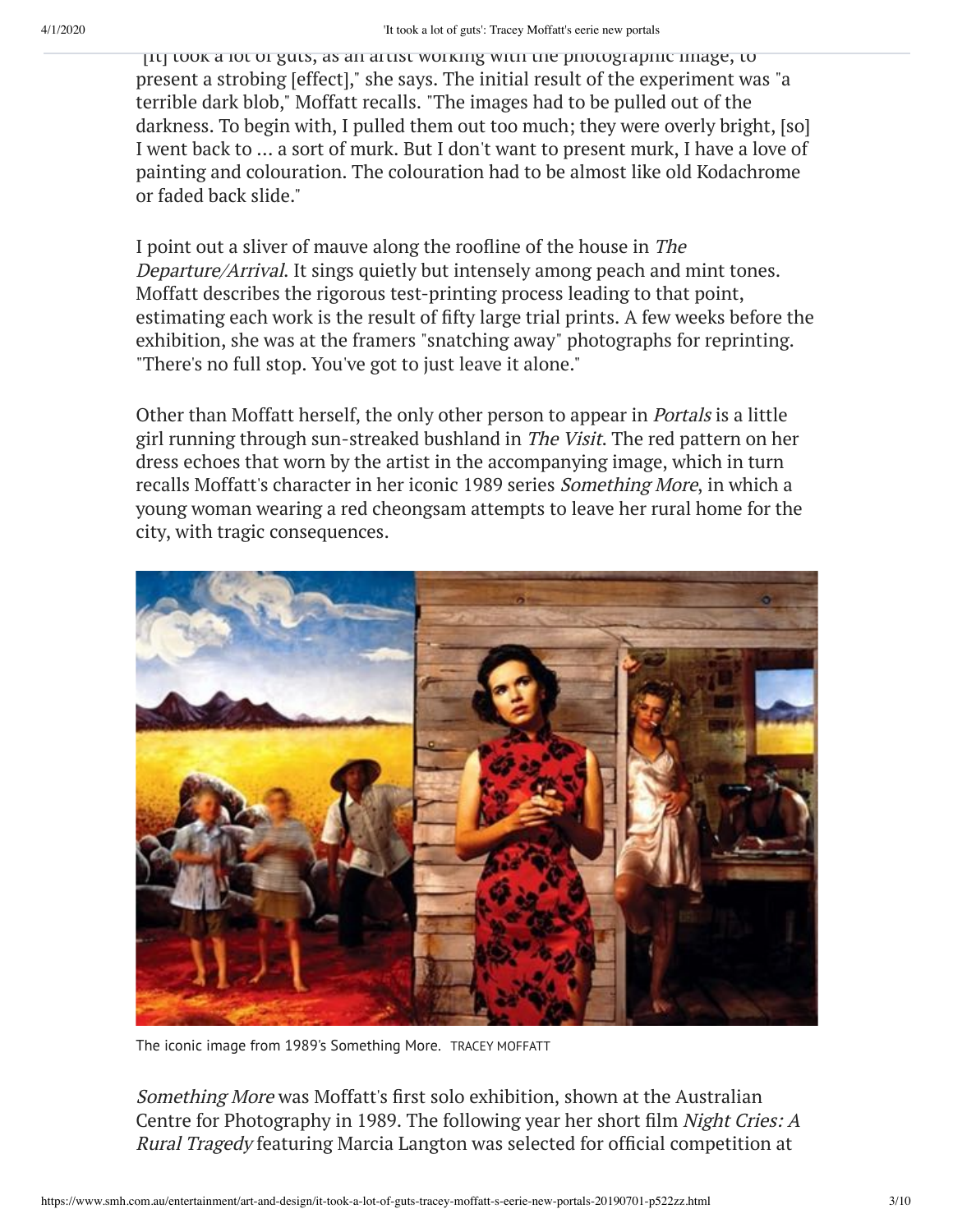Cannes. Exploring the relationship between an Aboriginal woman and her white adoptive mother, the film echoed elements of Moffatt's personal history.

A keen consumer of pop culture throughout childhood, Moffatt regularly corralled young relatives into acting in low-budget, TV-inspired tableaux. While her later studies at the Queensland College of the Arts exposed her to broader influences, those early passions remain. When making Portals Moffatt had in mind the cinematic technique "day for night", where sequences in 1940s and 50s Technicolor cowboy films shot in daytime were darkened "so it looked like night but you could see into it, like a campfire scene or an outlaw escaping on a horse. I remember as a kid I always knew it was fake."

Portals contains its own Outlaw. Moffatt plays this and the other characters in each 'short fiction'. The more visual slippage the image contains, the more Moffatt dissolves into the characters. The smoking figure in The Outlaw, hat angled over eyes, is confidently androgynous; the woman in The Bunker leaves a shadow-like stain in her wake; the nurse in The Hospital Ship is translucent, emerging from the waves barefoot while a white glow illuminates the crosses on her head and heart.

The works were shot in remote locations which Moffatt doesn't wish to reveal, preferring to leave possibilities open for the viewer. The stories are based on true events from those sites.

"That wreck was a hospital ship that went down in a cyclone in the 1930s [and] also relates to a tragic story about the hospital ship Centaur, bombed during WWII in Moreton Bay, the region of Queensland I come from." Despite being clearly marked with a Red Cross, the Centaur was torpedoed in 1943 resulting in the death of more than 200 people.

### *It's important for young artists to hear about the anxiety, that I'm not cocksure. I'm not insecure either...*

Tracey Moffatt

"I took clear shots of that rusted wreck, and it had no mystery in it. The files I discarded … had no story, it was nothing but a lump sitting on a beach and I wasn't interested to see the detail of the barnacles. It had to be fragmented, [to allow] the audience to connect it together." The result, when paired with the apparition of the nurse, is mirage-like.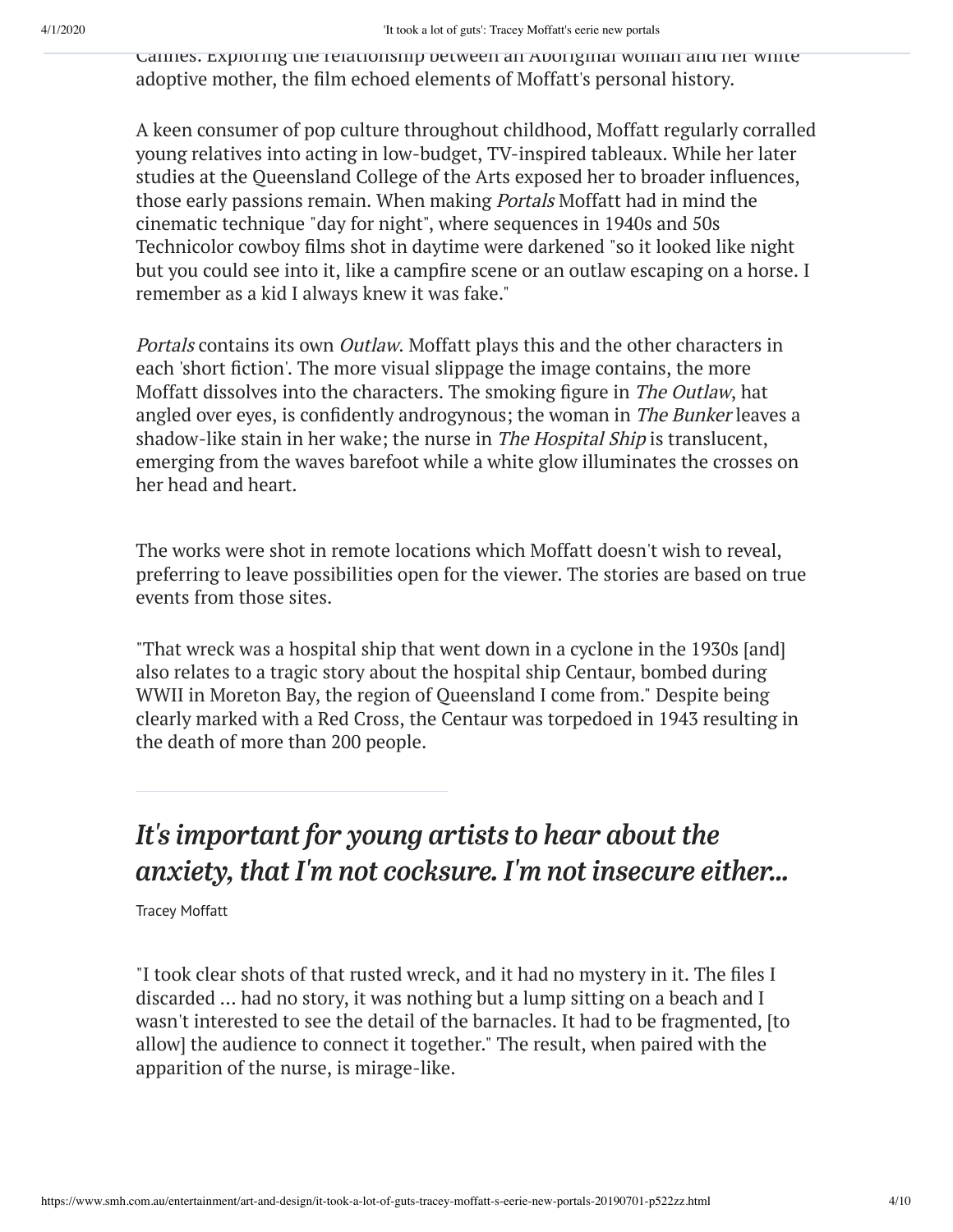

The Airport, top, and The Outlaw, Tracey Moffatt, 2019, diptychs from the series Portals, c-type print. COURTESY OF THE ARTIST AND ROSLYN OXLEY9 GALLERY

While the six diptychs in *Portals* are connected through composition, colour and atmosphere, each tells a story with its own space and time. Moffatt points out the structure in The Departure/Arrival. "That's a French colonial building. For me, it's like something out of Gauguin's Tahiti. I read artist biographies big-time and I loved the one on Gauguin and his carry-on with French authorities on the island. The palm trees [suggest] somewhere exotic. It's the Governor's house. I love Pacific and colonial architecture, which I grew up with."

Moffatt's work has taken her worldwide. Feature film Bedevil was shown at Cannes in 1993. In 1997 prestigious Dia Art Foundation commissioned the work Heaven, and the solo exhibition Free Falling at Dia introduced Moffatt to the US. That same year she moved to New York, where she lived until 2010.

"I knew there would be a huge audience [for the work]. But the key thing was my love of the city. I went out every night, for ten years. I didn't want to miss a thing. You honestly can't take your eyes off it. I think if you're a visual artist and you're not making the pilgrimage to New York, it's like being an actress and ...pretending that Hollywood doesn't exist."

#### *My self was all I could deal with*

Tracey Moffatt on life after the Venice Bienale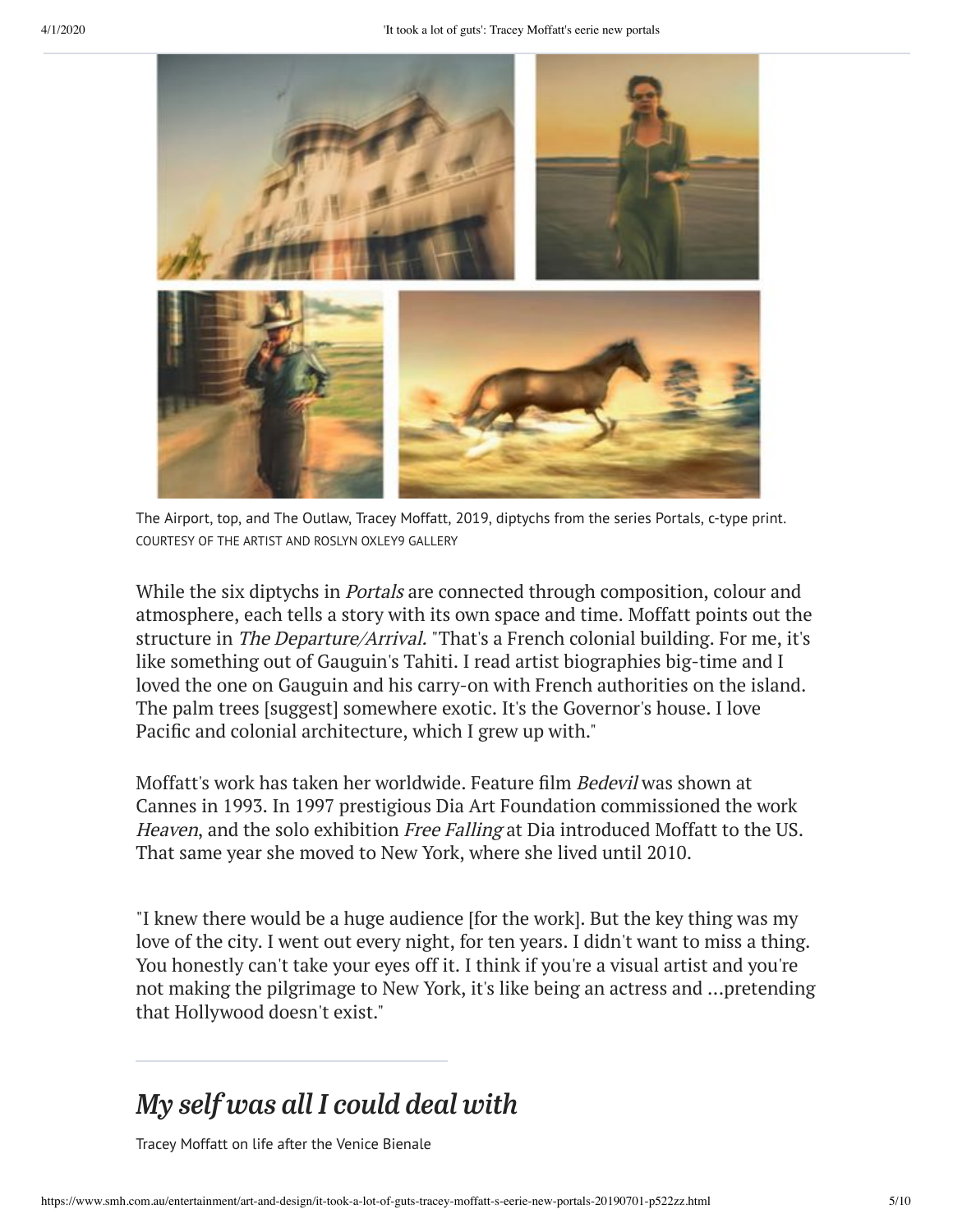Moffatt's proposal was selected by a panel of judges to represent Australia at the 2017 Venice Biennale (making Moffatt the first Aboriginal artist to present a solo exhibition at this pinnacle of global art events). Her exhibition My Horizon (some works are currently showing at the Mosman Art Gallery) included photography and video incorporating themes from colonial dispossession to the plight of refugees. Despite being one of Australia's most internationally recognised artists, shown and collected by major institutions from the Pompidou to the Tate to the Guggenheim, Moffatt felt the weight of responsibility.

"I had to forget about it and [not] lose sight of the big picture." She is full of praise for the Australia Council.

Moffatt becomes emotional recalling the opening as "one of the greatest days of my life. You know when you have a dream [where] everyone in your life's around you? That's what it was like. Everyone you adore, turns up … It was like a dream come true. And I didn't care about my work, it was up and I didn't care what anyone said."

![](_page_5_Picture_5.jpeg)

An image from the Venice Biennale show, Passage from My Horizon. TRACEY MOFFATT

"To think four days before that opening I was freaking out about the install. I don't think many people know what goes on with artists who have high profiles, the attention can get to you. It's important for young artists to hear about the anxiety, that I'm not cocksure. I'm not insecure either, but you have to humble yourself to the experience of making art. It doesn't come from confidence, it comes from questioning and finding your way with it."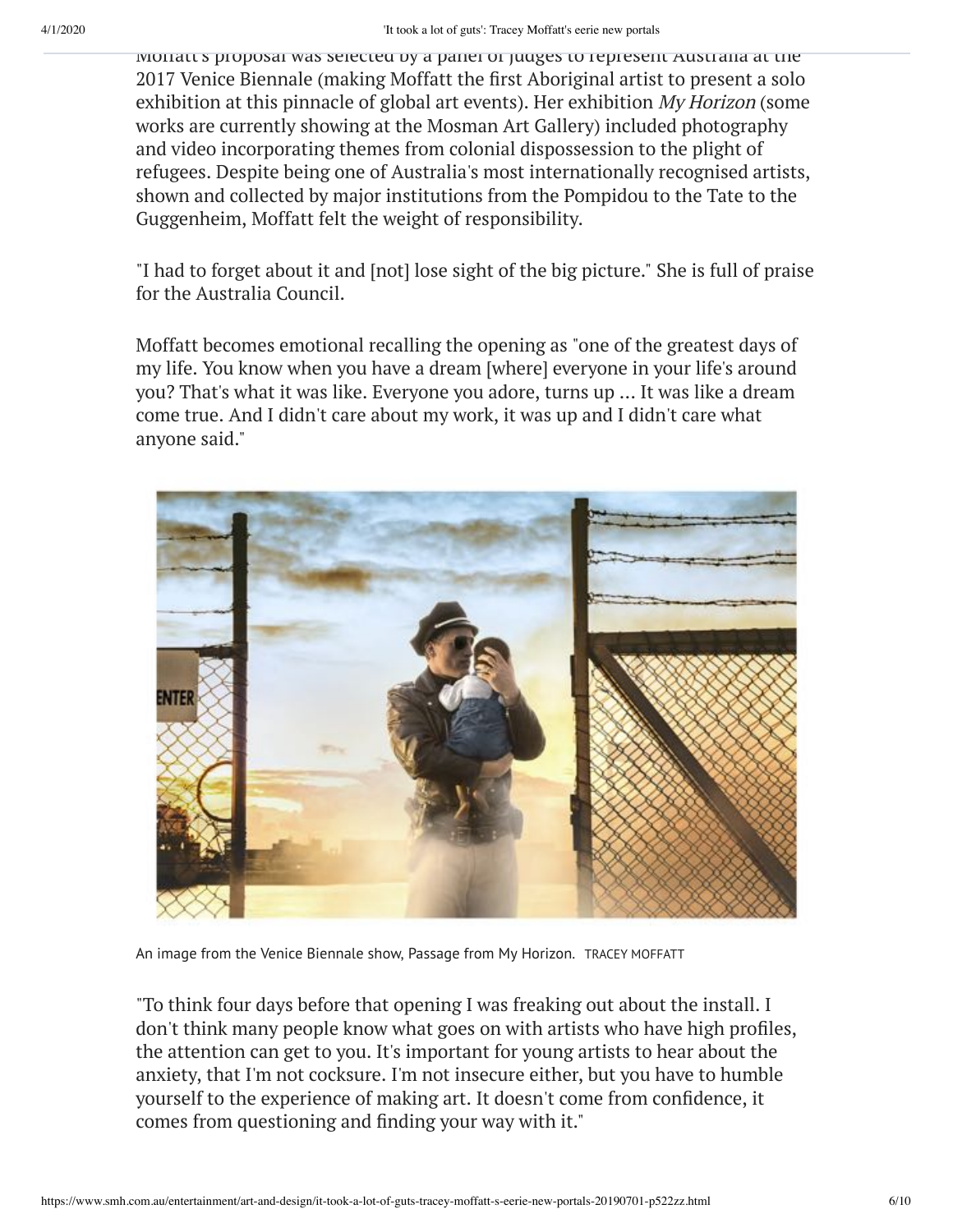A month after that excitement, Moffatt found herself alone in a motel somewhere, looking for locations that would become Portals.

"This [show] might have been a Venice recovery, it was brewing [beforehand] and I started it as soon as I got home. Maybe that's why I didn't work with other people [at that point], because my self [was] all I could deal with [after Venice]."

Her career has taken her all over the world, and for now Moffatt is back in Australia. There are practical advantages, such as the quick drive to Bunnings (versus the "rigmarole" of hiring vans and carrying work up six flights of stairs to a New York studio), and less practical considerations.

![](_page_6_Picture_5.jpeg)

The young photographer in 1987. FAIRFAX MEDIA

"I love this part of the world. I rent an ordinary apartment that overlooks a spectacular view of Sydney Harbour, at McMahons Point. I face a nature reserve. It's stunning."

While Moffatt has occasionally had access to studios, she currently lives and works in the same space.

"In a sense I'm still working off the kitchen table. You know, as a kid we did our homework on the kitchen table? Almost nothing has changed."

For the past 12 months she has lived surrounded by the test prints for Portals. "Now I can put my apartment back to normal, hang my art collection."